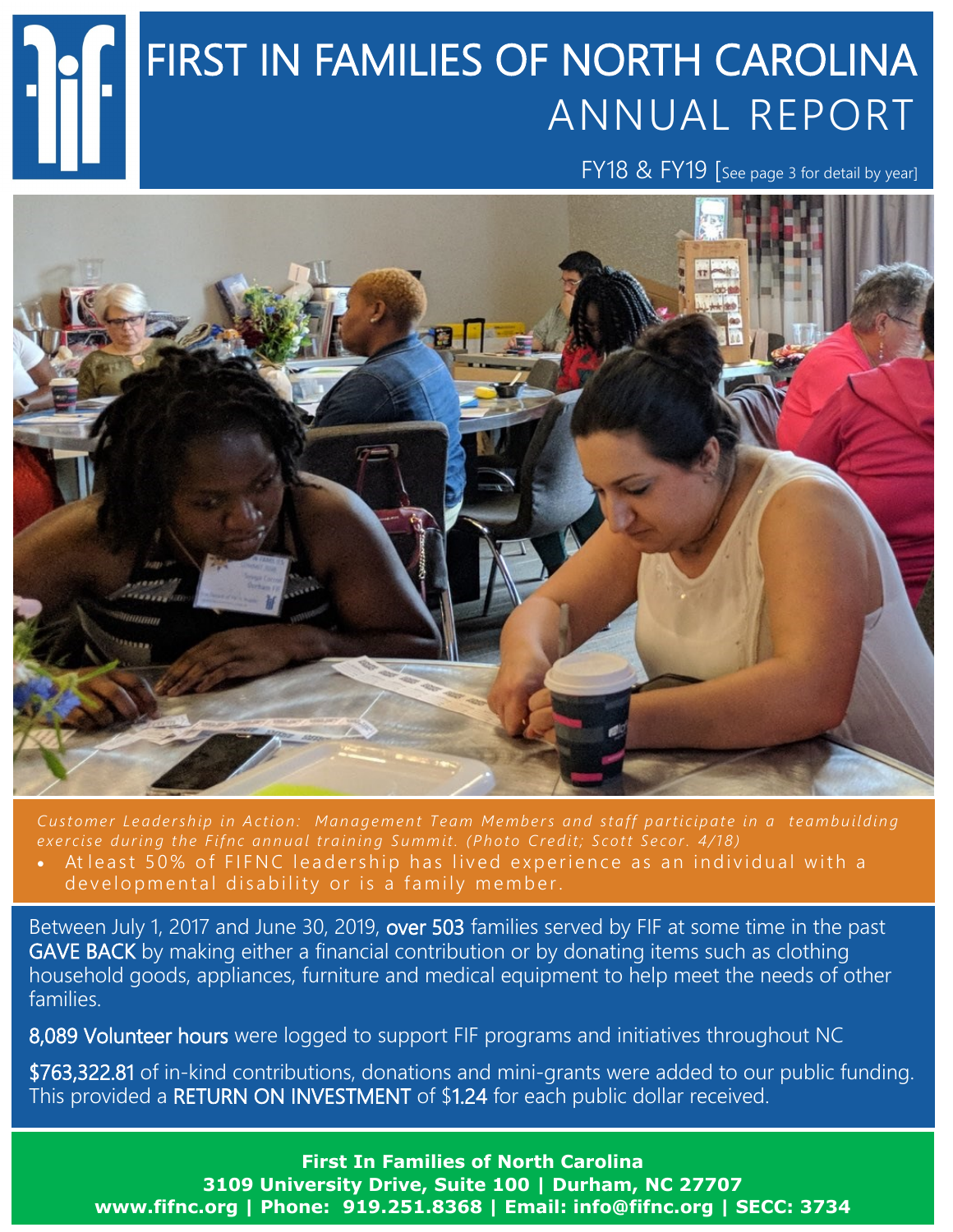Between July 1, 2017 and June 30, 2019 FIFNC and the 13 Chapters supported 4,262 families to meet 5,445 needs throughout all 100 NC counties

### CATEGORIES OF REQUESTS MET 7/1/17 - 6/30/19



#### ABOUT THE FAMILIES WE SERVE



of families served had incomes below 200% of the Federal Poverty Level

81% receive no formal (waiver) support services

 $97\%$  would recommend FIF to a friend

100% experience future planning concerns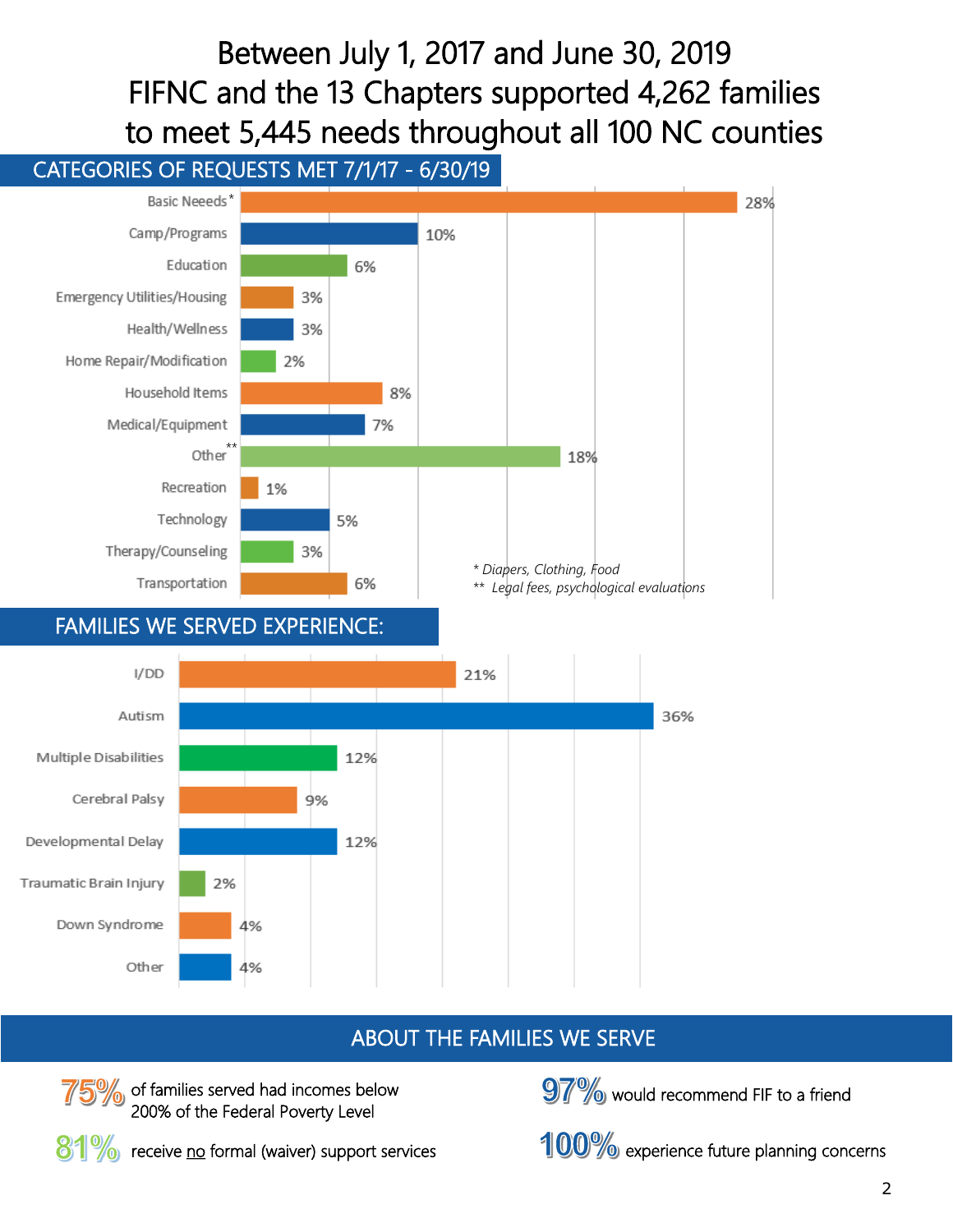## **FINANCIALS**

During the period of July 1, 2017- June 30, 2018 FIFNC's total revenue was \$1,400,185 and total expenses were \$1,384,497



During the period of July 1, 2018- June 30, 2019 FIFNC's total revenue was \$1,772,283 and total expenses were \$1,667,996